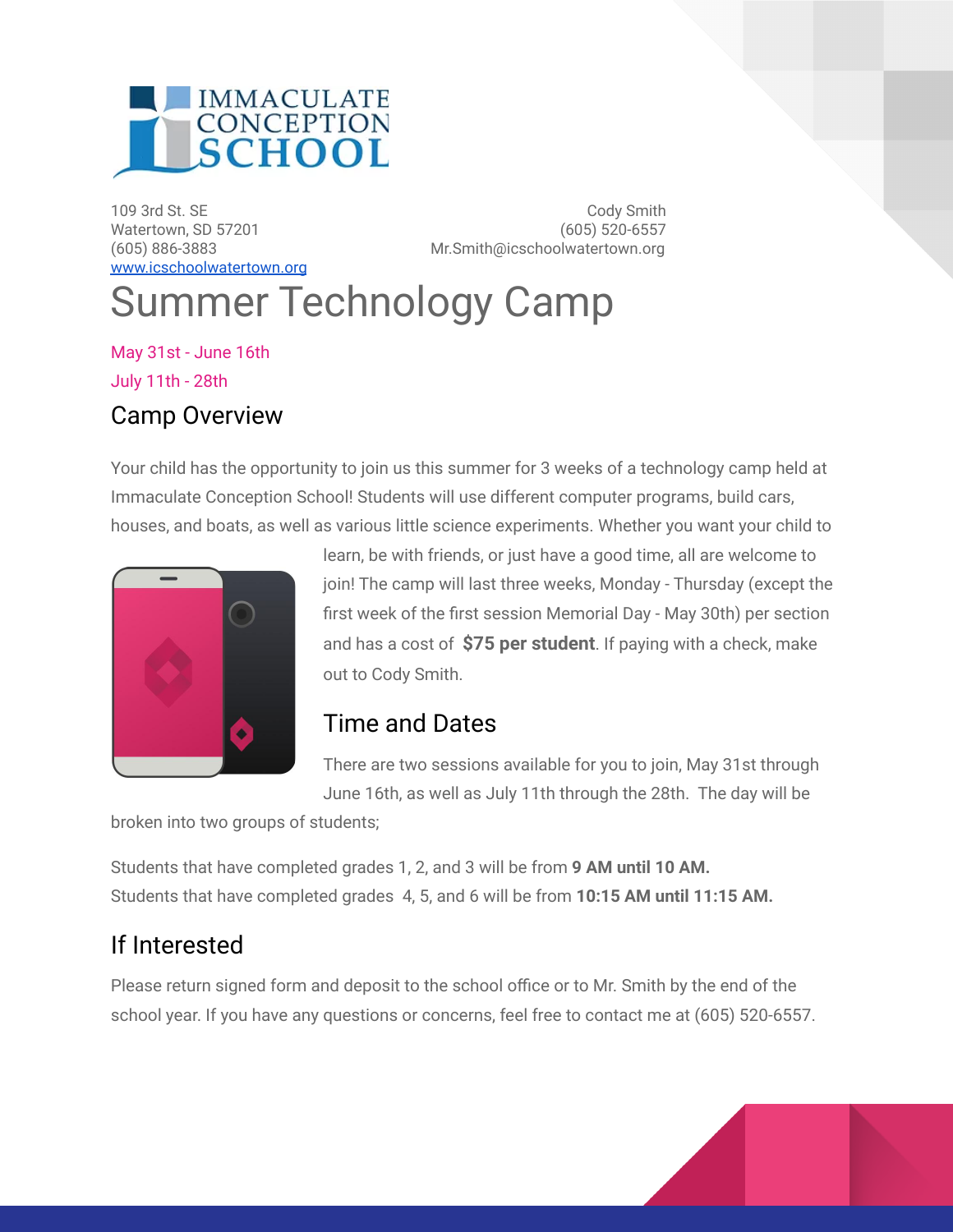## Details

Students will be dropped off by the front door at least 5 minutes before scheduled time, and can be picked up at the same front door.

For the first group of students (grades 1-3 at 9AM to 10AM) please be prompt when picking up your child, so I can get ready for the second group.

KOT students will be able to join still, and will walk back to KOT when they are done for the day.

We will not be having any snacks just in case someone has allergies.

There is a limited amount of space, the sooner you sign up, the better!

The \$75 deposit is only for 1 of the 2 sessions, not both. The money will be for purchasing materials for the camp, and is not an IC School ran camp, this is created and led by Mr. Smith.

The first and the second sessions will be doing the same things, so there is no need to send your child for both, as they won't be missing anything.

I am an advocate for allowing students to fail at tasks, so they can learn what it is like to finally succeed at something. I will allow them to struggle (to a point). If I made everything easy for students, and simply told them to do what I do, they would enjoy not only this camp, but life less, because they did not do anything themselves. It is for the love of the students and watching their growth as human beings.

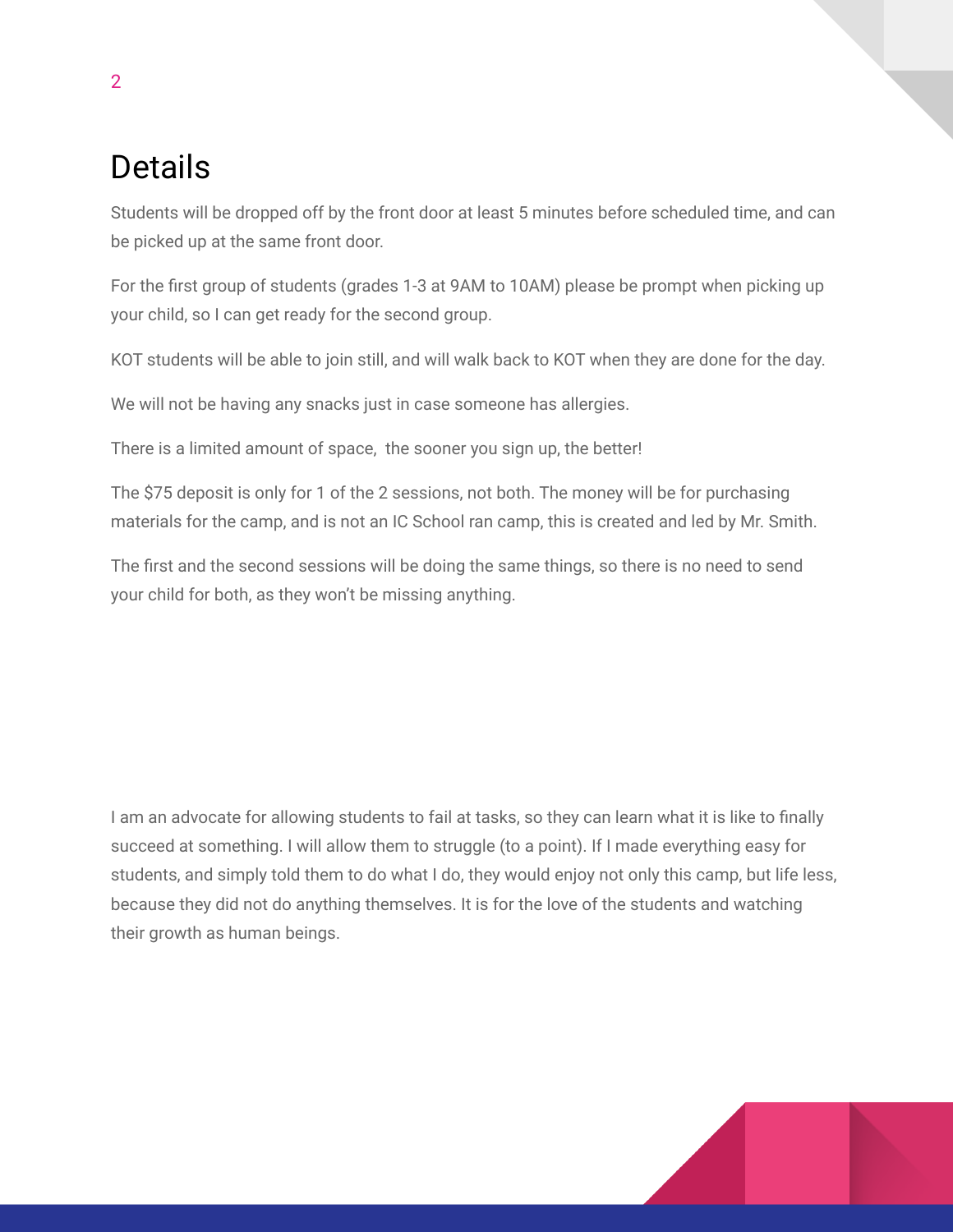| <b>Student Name</b>  | Grade                      | Date (circle one)    |
|----------------------|----------------------------|----------------------|
|                      |                            | May 31st - June 16th |
| Parent/Guardian Name | <b>Relation to Student</b> | July 11th - 28th     |
|                      |                            |                      |
|                      |                            | <b>Phone Number</b>  |
| Email                |                            |                      |
|                      |                            |                      |
|                      |                            |                      |

Address

3

Does your student have any allergies, chronic illness, or medical conditions? If yes, please describe.

(Signature on back)